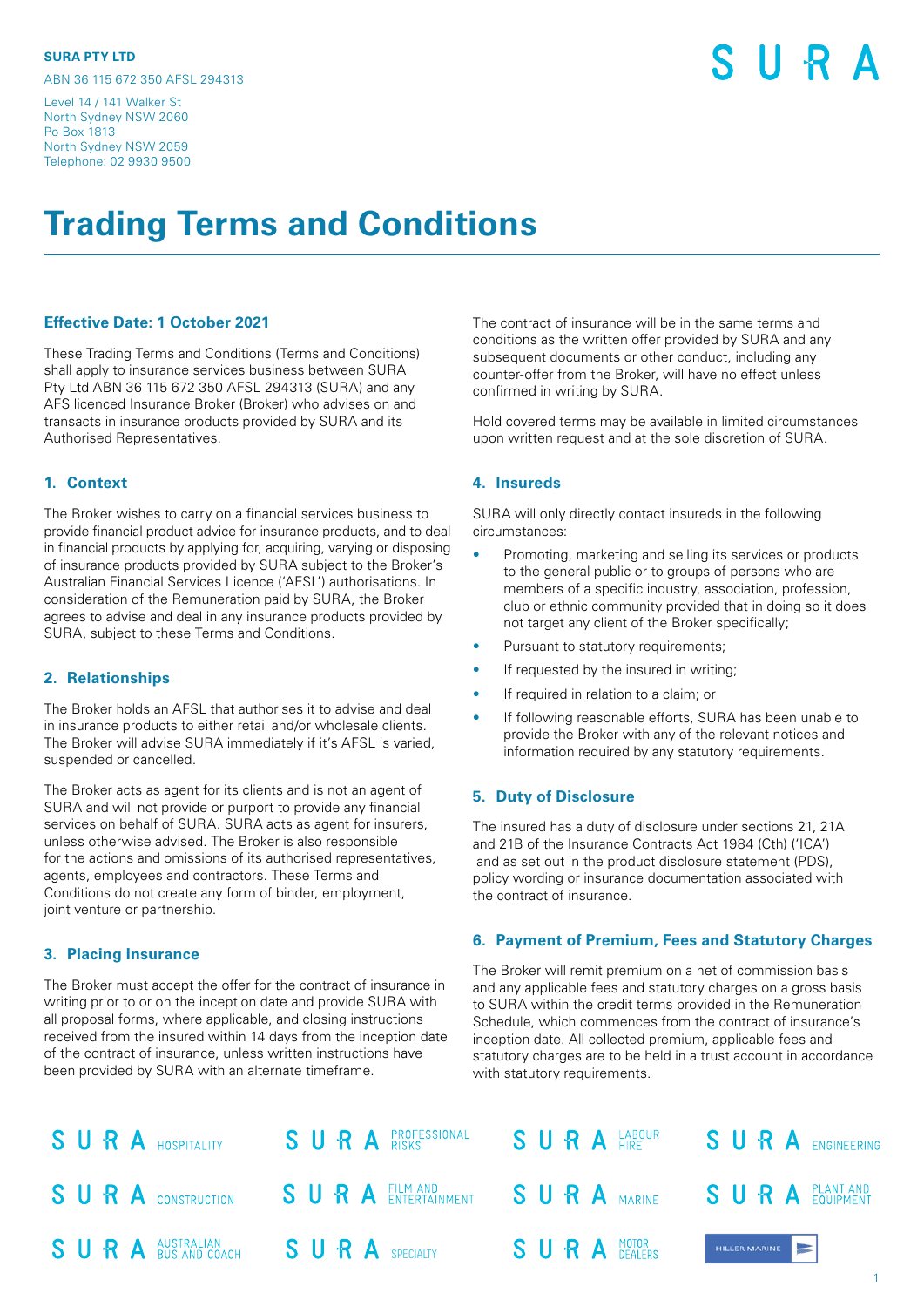ABN 36 115 672 350 AFSL 294313

Level 14 / 141 Walker St North Sydney NSW 2060 Po Box 1813 North Sydney NSW 2059 Telephone: 02 9930 9500

# S II R

## **7. Remuneration**

SURA will pay the Broker commission on each base premium in accordance with the rates agreed between the parties. Unless otherwise agreed, the base premium is exclusive of statutory charges (including GST), any fire services levy or any other fee. SURA will provide the Broker with 30 day's written notice of any change in commission. Where the Broker has a fee for service arrangement in respect of a policy, the Broker will not be entitled to commission in respect of that policy. Further, no commission will be payable for any policy cancelled during the cooling off period.

# **8. Cancellation of the Contract of Insurance**

SURA, on behalf of the insurer, will have the right to cancel the contract of insurance if the premium is not paid in accordance with the terms of the contract of insurance and these Terms and Conditions.

Any interim contracts of insurance will be cancelled in accordance with sections 38 and 60(4) of the ICA.

Any instalment contracts of insurance will be cancelled in accordance with section 62 of the ICA.

Subject to the terms of the contract of insurance, SURA maintains all rights under the ICA to cancel the contract of insurance.

If a contract of insurance is cancelled following the cooling off period, if applicable, the premium refund will comprise of a prorated percentage of the net premium received by SURA and a prorated percentage of commission earned by the Broker for arranging the contract of insurance.

Fees are non-refundable unless the contract of insurance is cancelled during the cooling off period, if applicable, or is a full term cancellation.

The PDS, policy wording or insurance documentation associated with the contract of insurance will disclose when a fee is payable and/or premium is non- refundable as a result of cancellation.

# **9. Claims**

The Broker will provide all reasonable assistance to SURA, or a party nominated by SURA or the insurer, in respect of all claims and agrees that any claim will only be paid upon receipt of all outstanding premium(s) and other fees and statutory charges for that contract of insurance.

### **10.Electronic Distribution**

If the Broker chooses to distribute insurance documentation via electronic means, the Broker must comply with all ASIC regulatory guides and any statutory requirements.

# **11. Marketing material**

Any marketing material for SURA's products created or developed by the Broker must be approved by SURA. The Broker will not amend any marketing material provided by SURA without the prior written consent of SURA.

#### **12.Indemnity**

Each party indemnifies the other for all claims, damages, judgments, losses, costs and expenses to the extent that they are reasonably incurred in connection with any breach by a party of either these Terms and Conditions or statutory requirements. This indemnity survives the expiry or termination of any contract or agreement incorporating these Terms and Conditions.

#### **13.GST**

Where GST is payable, it must be calculated and paid in accordance with A New Tax System (Goods and Services Tax) Act 1999 (Cth), as amended. All amounts referred to in these Terms and Conditions are GST exclusive.

# **14.Tax Invoices**

The Broker will issue to the insured a tax invoice in the Broker's name that specifies the GST payable on any taxable supply made by SURA to the insured. Where an adjustment event such as variation or cancellation of the policy occurs, the Broker will issue to the insured an adjustment note in the Broker's name.

The Broker will issue to SURA a tax invoice that specifies the GST payable on any taxable supply made by the Broker to SURA. Where an adjustment event such as variation or cancellation of the policy occurs, the Broker will issue to SURA an adjustment note.

#### **15.Records**

The Broker will retain all records including correspondence (whether electronic or otherwise) either created by or supplied to the Broker for the purpose of providing financial product advice or dealing with the insurance products under these Terms and Conditions for a minimum of seven years or longer if required by any statutory requirement.